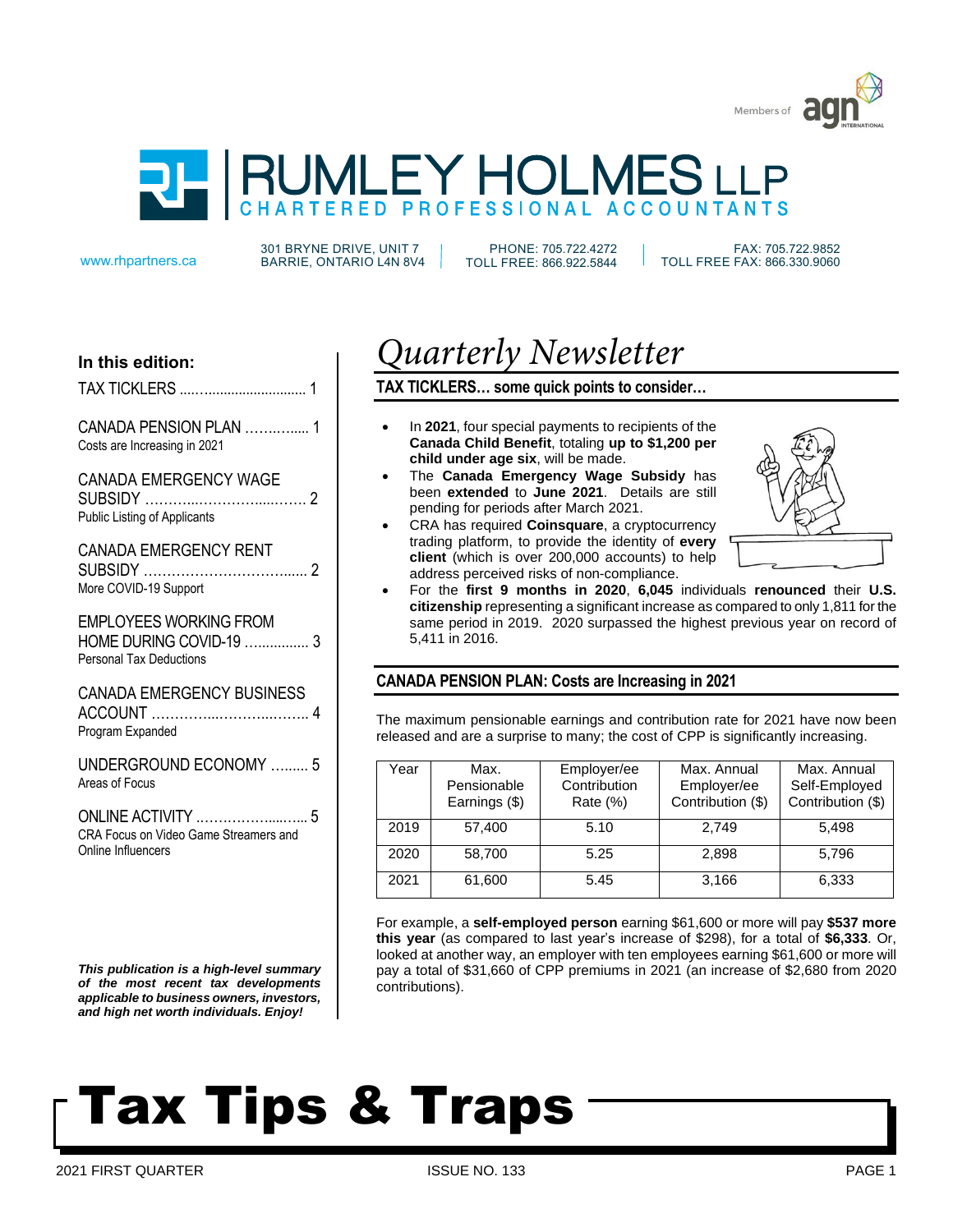#### **So, why the increase?**



The maximum pensionable earnings are based on the **average weekly wages** and salaries in Canada for the 12-month period as of June 30. Due to the **disproportionately large job losses** of **lower income earners** resulting from the pandemic in the first half of 2020, the average weekly **wage** for this period is much **higher** than would be **typical**. While the increase from 2019 to 2020 was only \$1,300, it increased by \$2,900 in 2021 to \$61,600.

In addition, the CPP contribution rate has also increased to 5.45%, up from 5.25% in 2020, and 5.10% in 2019. While these increases were planned as part of a seven-year gradual enhancement to the plan which commenced in 2019, they nonetheless represent an increase to the cost of CPP.

### *ACTION ITEM: Budget for higher CPP costs in 2021.*

# **CANADA EMERGENCY WAGE SUBSIDY: Public Listing of Applicants**

On **December 21, 2020,** CRA launched the **Canada Emergency Wage Subsidy** (CEWS) **Employer Search**, which allows users to **search a listing** of 340,000 CEWS applicants. The results, which are updated daily, **display the legal name, operating/trade name, or business number** of corporations



(other types of entities are not listed) that have been **approved** for the CEWS. It does not include the amount received or the periods for which CEWS was received. The search database can be found at https://apps.cra-arc.gc.ca/ebci/hacc/cews/srch.

*ACTION ITEM: Before applying for the CEWS, ensure that you fully consider the implications of being included on this publicly searchable database.*

# **CANADA EMERGENCY RENT SUBSIDY: More COVID-19 Support**

The **Canada Emergency Rent Subsidy (CERS)** provides a federal subsidization of expenses associated with both commercial **rental payments** and **property ownership**. The program commenced on **September 27, 2020** and is scheduled to **continue until June 2021.**

The CERS program **parallels** the **Canada Emergency Wage Subsidy** (CEWS) program in that it is largely based on the same **revenue decline calculations** and related elections.

Also, the periods covered by each CERS application are fourweeks in length, and have the same beginning and ending dates as CEWS.

The CERS program has two components: the **base CERS** and the **lockdown support** (LS).

#### **Base CERS**

Broadly, the base CERS subsidizes eligible expenses **based on** the applicant's **revenue decline** as compared to prepandemic earnings. The base CERS provides a **subsidy** of **up to 65%** of applicable **expenses**, until March 13, 2021. Details on support beyond this date have not yet been provided.

#### **Lockdown support (LS)**

The LS provides an **additional 25%** subsidy for qualifying entities that are subject to a **lockdown** and must shut their doors or **significantly restrict their activitie**s under a **public health order** (lasting at least one week) in response to COVID-19. The LS does not vary based on the revenue decline; however, the organization must be eligible for some base CERS, effectively requiring at least



a small revenue decline. It must also be reasonable to conclude that the ceased activities, in the appropriate prepandemic prior reference period, were **responsible for** at least **approximately 25% of the revenues** of the entity at that location.

For **example**, the government notes that the LS would generally be **available** where a **restaurant,** that previously earned at least 25% of its revenues from indoor dining, **shifted** to **take-out operations** due to their indoor dining being ordered to close.

An entity would **not generally be eligible** where, for example, it:

- is required to reduce their business hours, such as restrictions requiring a bar to shut down by 10:00 pm;
- must modify operations due to physical distancing rules, such as restaurants that must limit patrons to six persons per table; and
- is suffering due to travel restrictions, such as a bed and breakfast that has a decrease in customers but can continue to operate.

If an entity had to **cease activities** for only **part of a qualifying period**, the **LS is pro-rated** for the number of days for which the relevant location was affected.

#### **Eligible expenses**

Eligible expenses must be paid under agreements in writing entered into before October 9, 2020 (and continuations of those agreements) and must relate to real property located in Canada.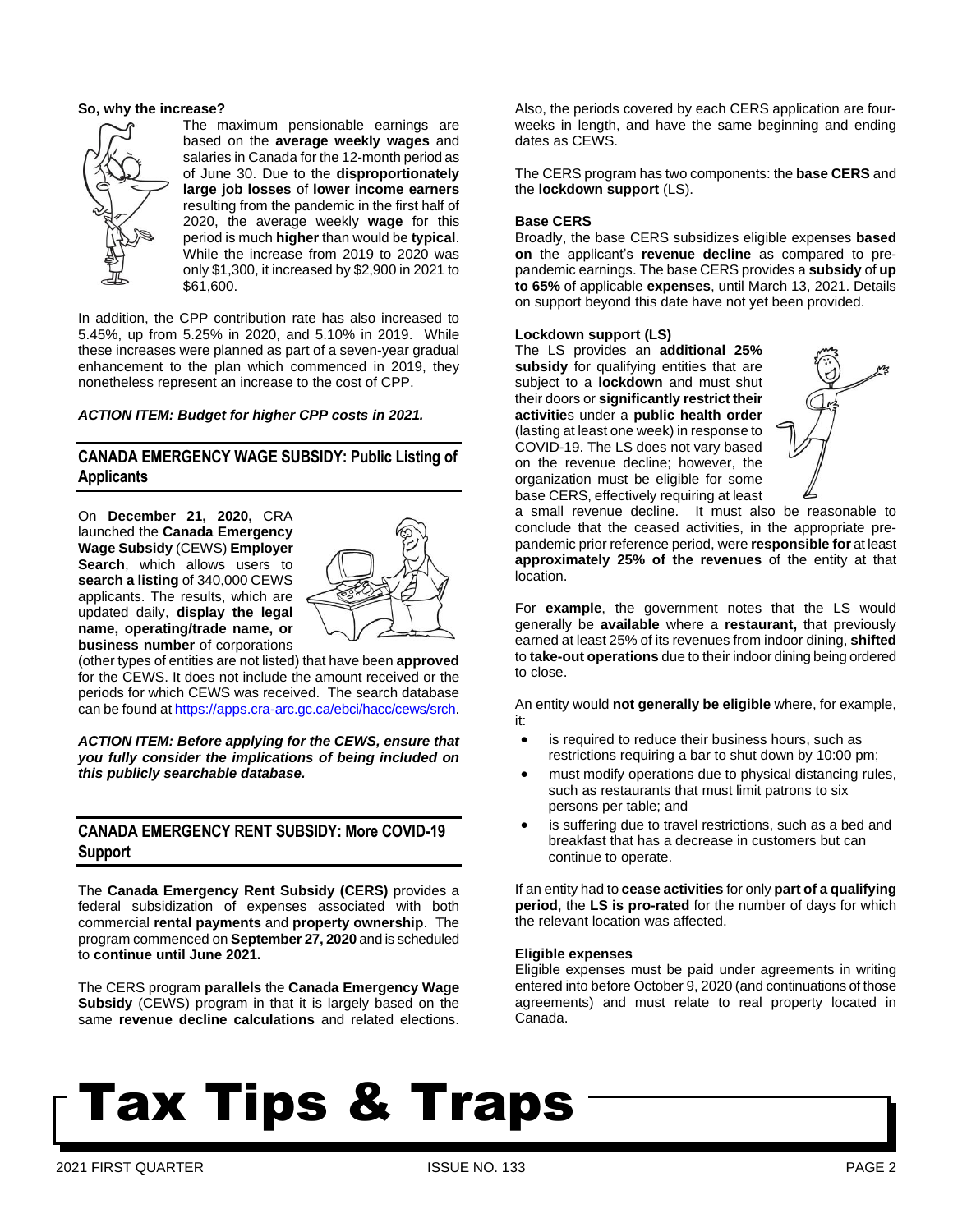#### *Commercial rent*

**Arm's-length commercial rent** (e.g. rent paid to an unrelated corporation or individual), including amounts **paid or payable** under a net lease, are eligible. Non-arm's-length commercial rent (e.g. rent paid to a controlling shareholder or parent) is not an eligible expense. Sales taxes, damages, and interest or penalties on unpaid amounts are not eligible either.

Tenants must **reduce eligible expenses** by any **rentreceived** or receivable from **arm's length** tenants (such as in sub-lease arrangements).

#### *Property ownership expenses*

Some **property owners** may claim CERS in respect of certain expenses related to their properties. The expenses include **mortgage interest** (subject to limitations), **property insurance**, and **property tax**. However, where a property is **primarily used to earn rental income**, directly or indirectly, **from** one or more **arm's-length entities**, **no expenses** related to that property are eligible.

Owners must **reduce eligible expenses** by any **rent received** or receivable from **arm's length** tenants.

#### *Limits*

For the **base CERS**, expenses for each qualifying four-week period are capped at **\$75,000 per location**. A **total overall limit of \$300,000** in eligible expense claims must be **shared between all affiliated entities**. For the **LS**, expenses for each qualifying period are capped at **\$75,000 per location**, but **no overall cap** applies.

While the definition of an affiliated person can be complex, the analysis generally starts by **identifying entities in which a married or common-law couple**, either together or individually, **have a controlling interest**. Persons can be affiliated with individuals, corporations, partnerships and trusts. For example, consider Mr. and Mrs. A who each own and control their own corporations, Aco and Bco respectively. Aco and Bco would be affiliated even though Mr. A does not have any control or ownership of his spouse's corporation, Bco.

#### **Application and Administration**

Prior to applying, all applicants must **have a business number** and will need to **create a CERS account** (ZA number) which can be done through CRA's online portals. Business owners and/or senior employees must **complete the RC665 Attestation** prior to a representative filing the application for the subsidy.

The **deadline** for application is **180 days after** the end of the **qualifying period**. The rules authorize CRA to **publish the name** of any CERS applicant. This is reiterated and included on the **RC665 Attestation form**.

Finally, it is important to note that **CERS is taxable** and is deemed to be received on the last day of the claim period, the same as for CEWS.

*ACTION ITEM: Prior to applying for CERS, it is important to determine monthly revenues, which revenue calculation elections are best, which parties you are affiliated with, and to whom the payments are being made.* 

# **EMPLOYEES WORKING FROM HOME DURING COVID-19: Personal Tax Deductions**

Due to the **COVID-19** pandemic, many employees **worked from home during** a portion of **2020**. On December 15, 2020, CRA released **guidance** on **two new options** available for employees claiming expenses related to working from home on their personal tax return.

While this will clearly impact an employee's personal tax filing, it should also be considered by employers. A key question employers need to answer is whether they should **provide an employer certification** in respect of these employees. If so, they should consider



what certification should be issued, and how they should be completed in an efficient, correct, and complete manner.

To help address these issues, we must understand the claims that employees can make.

#### **Temporary flat rate method – no employer certification required**

Employees can **claim \$2/day**, to a **maximum of \$400**, for days **worked from home** either full or part-time. This is available if:

- the employee worked from home more than 50% of the time for a period of at least four consecutive weeks in 2020 due to the COVID-19 pandemic;
- the employee is not claiming any other employment expenses; and
- the employer did not reimburse all of the employee's home office expenses.

#### **Detailed method – employer certification required**

As an alternative to the above, eligible employees may also use a **detailed method** to claim **reasonable amounts** paid for **expenses** incurred **related** to **working from home**.

This is a **more complex** option which requires that the employee retain **detailed support** (receipts and invoices) for the expenses, as well as obtain an **employer certification**. CRA allows for a **simpler certification** (T2200S Declaration of Conditions of Employment for Working at Home Due to COVID-19) if there are **no other employment expenses** being claimed, otherwise, the more extensive T2200 (Declaration of Conditions of Employment) must be obtained.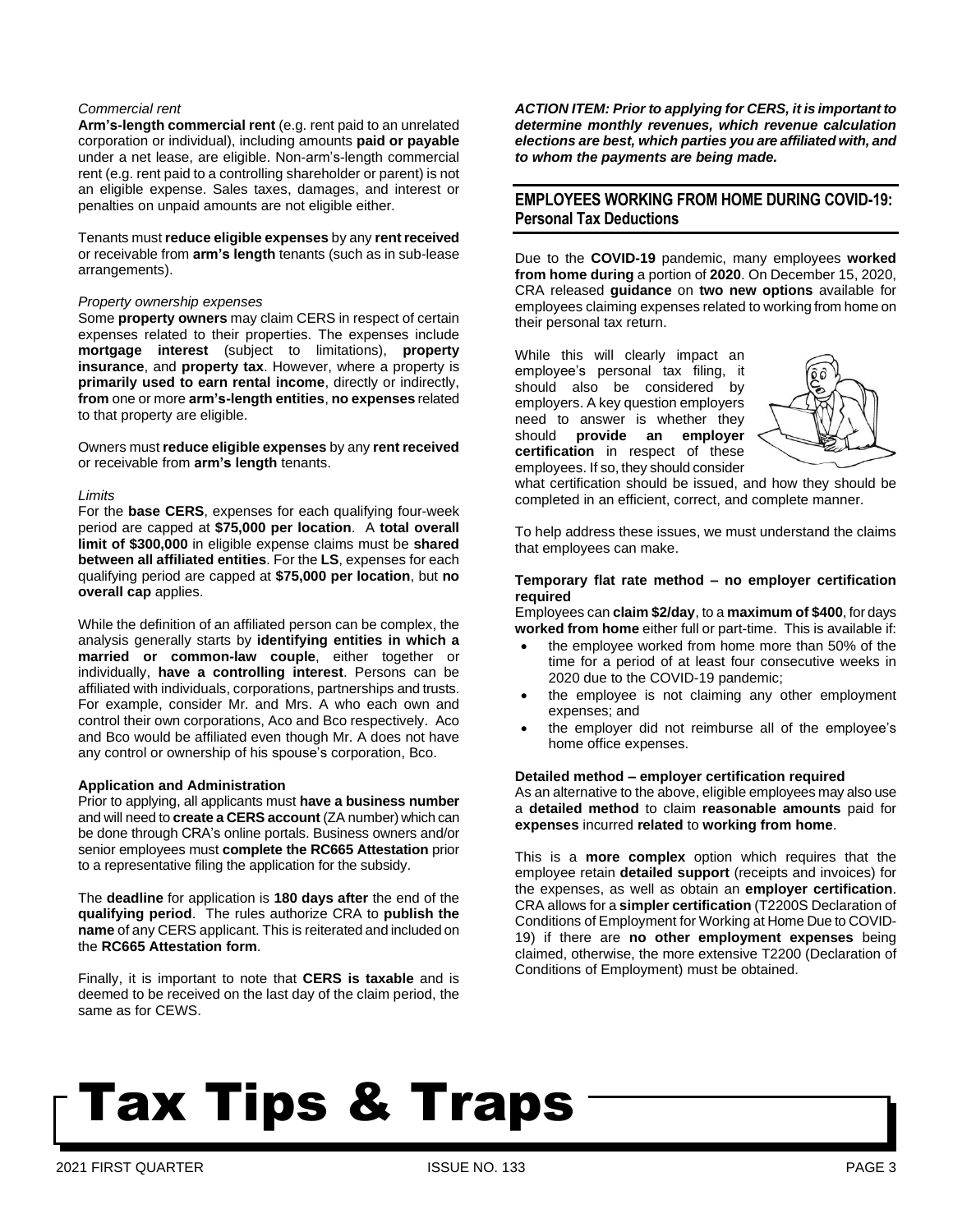For expenses related to working from home to be **deductible** under this method, **one** of the **following** has to be **met**:

- the **home** was where the **individual mainly** (more than 50% of the time) **did their work** for a period of at least **four consecutive weeks**; **or**
- the individual used the space **exclusively** to **earn income, and** used it on a **regular and ongoing** basis for **meeting clients, customers or other people** in respect of the employment.

If one of these tests are **met**, even for a **portion of the year**, a **reasonable claim** can be made. Such eligible expenses include amounts paid for **rent**, **utilities**, **internet access fees** and **office supplies**.

#### **Issues for employers**

While **no certification** is required for an employee to claim the **temporary flat rate** method, a **certification** (T2200S or T2200) **is required** for those using the detailed method.

#### *T2200*

The T2200 is the **existing** and **extensive form** required if an employee is claiming **expenses beyond** those simply related to **working from home**.

This document requires the employer to answer **multiple detailed questions**, many of which require **additional information**.

#### *T2200S*

The **T2200S** is a **much simpler** form as compared to the historical T2200. There are **three simple questions** the employer will need to answer on the form for each employee:

- Did this employee work from home due to COVID-19?
- Did you or will you reimburse this employee for any of their home office expenses? The amount of any reimbursement or allowance is not required to be included on the T2200S.
- Was the amount included on this employee's T4 slip?

The form also requires the employer to certify "that this employee worked from home in 2020 due to COVID-19, and was required to pay some or all their (sic) own home office expenses used directly in their work while carrying out their duties of employment during that period."

*ACTION ITEM: Consider whether you will provide employees with a T2200, T2200S, or no certification.*

# **CANADA EMERGENCY BUSINESS ACCOUNT: Program Expanded**



The Canada Emergency Business Account (CEBA) program is intended to **support businesses** incurring nondeferrable expenses by providing partially forgivable **interest-free loans**. Originally, applicants could receive a loan of up to \$40,000, with 25% of it being forgivable if the other 75% was repaid by December 31, 2022. On December 4, 2020, CEBA loans for

eligible businesses **increased to \$60,000**.

Those who previously received a CEBA loan of up to \$40,000, may now apply for the **\$20,000 expansion**. New applicants can **apply for the full \$60,000** CEBA loan provided they meet the previous eligibility criteria under one of the two possible application streams: they must have had at least \$20,000 in payroll in 2019, or at least \$40,000 in eligible non-deferrable expenses in 2020. Applications must be submitted by March 31, 2021, and a new loan agreement and attestation must be signed.

Prior to applying for the additional amount, there are four major issues that must be considered:

- an assertion that the business has been negatively affected is required;
- the new loan agreement may change the required use of funds;
- there are changes to the way the debt forgiveness is calculated; and
- the forgivable portion of the loan is taxable when received.

#### **Negatively affected by COVID-19**

Business owners must **attest** that COVID-19 has **negatively impacted** the business and that it:

- is facing ongoing financial hardship (including, for example, a continued decline in revenue or cash reserves, or an increase in operating costs);
- intends to continue to operate; and
- has made all reasonable efforts to reduce its costs and to otherwise adapt.

#### **Use of the funds**

An **amended agreement** which certifies that **all expenditures** under the program are **"eligible non-deferrable expenses"** is required to be signed. Some earlier agreements may not have had such a restriction; this provision **could effectively change the original agreement**. Therefore, signing the amended agreement may put certain applicants **offside** if they had not spent the funds on those eligible non-deferrable expenditures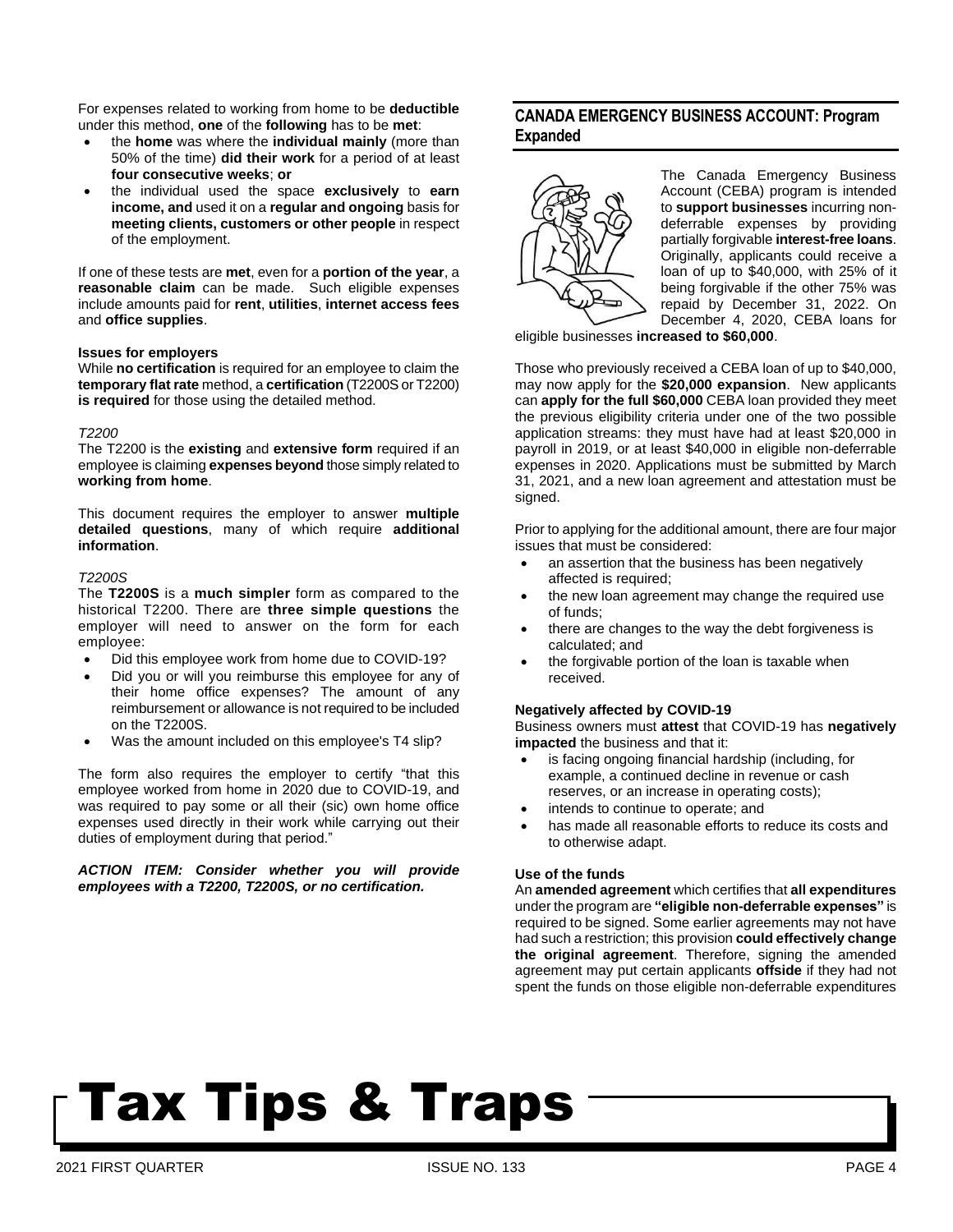initially. When the program was originally launched, only the payroll stream was available, and the term "eligible nondeferrable expenses" was not specifically used to define what amounts could be spent on.

#### **Debt forgiveness**

If the outstanding principal, other than the amount of potential debt forgiveness, is **repaid by December 31, 2022**, the remaining principal amount will be forgiven, provided that no default under the loan agreement has occurred. If the full nonforgivable portion is **not repaid** by December 31, 2022, **no** portion of the **debt will be forgiven**.

Both the original and additional **loans are combined**. If the total is **up to \$40,000**, 25% is forgiven if the applicant pays back the other 75% by December 31, 2022. If the total is above \$40,000, **repaying \$30,000**, **plus 50%** of the **portion exceeding \$40,000** by **December 31, 2022**, will result in **the remainder being forgiven**. If the applicant **already repaid** the original \$40,000 loan, claimed forgiveness and then borrowed the additional \$20,000, the remainder will be forgiven if they repaid **50% of the loan**.

#### **Timing of Taxation**

In two recent Technical Interpretations, CRA reiterated its position that the forgivable portion of the loan is taxable in the **year in which the borrowed amount is received**, regardless of whether all conditions have been met to allow forgiveness. This applies to both the original version of CEBA and the additional \$20,000.

In some cases, an **election** may be made to **defer the income** inclusion from the year of receipt, to the following year. This income will be offset by the related expenditure.

*ACTION ITEM: Before applying for the additional CEBA loan, ensure that you have, and will be able to, comply with the new loan agreement and attestation.*

### **UNDERGROUND ECONOMY: Areas of Focus**

CRA recently discussed one of their **top priorities**; **identifying** those involved in the **underground economy** and ensuring that they are satisfying their tax obligations.

They specifically noted that they are using **data analytics** to predict **industry sectors** where **tax evasion** or noncompliance is **more likely. Further, they will send unnamed person requests for information** (to sources such as chequecashing companies), and also request information from suppliers (e.g. construction and liquor suppliers), to determine if income has been appropriately reported.

They are also trying to **reduce** the **social acceptability** of participating in the **underground economy**, focusing on the **demand** side to **reduce consumer willingness** to accept services such as **cash-only home renovations**. From an enforcement perspective, there are now **35 underground economy specialist teams** across Canada who have **advanced training** to identify **unreported income**.

#### **Which sectors have the highest rates of underground economy activities?**

An October 23, 2020 **Statistics Canada** release (**Residential construction** remained the **top contributor** to underground activity in 2018) reported the following related to the underground economy in **2017 to 2018**:

**Four industries** accounted for over **half** of the underground economy: **residential construction** (26.2%); **retail** trade (12.3%); **finance, insurance, real estate, rental and leasing and holding companies** (10.3%); and **accommodationand food services** (9.1%). CRA's stated that they will focus on these sectors.



- Undeclared **wages and tips** were the **largest** share of **unreported**
	- **income** (42.4%). Business owners, both **unincorporated** (28.6%) and **incorporated** (26.1%), accounted for most of the remainder.
- Household **final consumption** expenditures account for 66% of the underground economy. Significant subcategories include **alcohol, tobacco and cannabis** (29.2%); **food, beverages and accommodation** services (20.6%); and **housing, water, electricity, gas** and other fuels (17.2%).
- **Underground economy** activity as a percentage of GDP is **highest** in **British Columbia** (3.7%) and **lowest** in **Nunavut** (0.5%).

*ACTION ITEM: If you operate in one of the sectors identified as being at higher risk of underground economy activity, do not be surprised if your operations attract more CRA attention.* 

### **ONLINE ACTIVITY: CRA Focus on Video Game Streamers and Online Influencers**



It has recently been reported that **CRA** is **reviewing social media accounts** to see whether **video game streamers'** and **online influencers'** income is **consistent** with paid **endorsements** and **other signs of income** online. Video game streamers earn money by playing video games online. Influencers are those who have

built a reputation online for their expertise in a certain area. CRA has stated they have conducted some initial research and